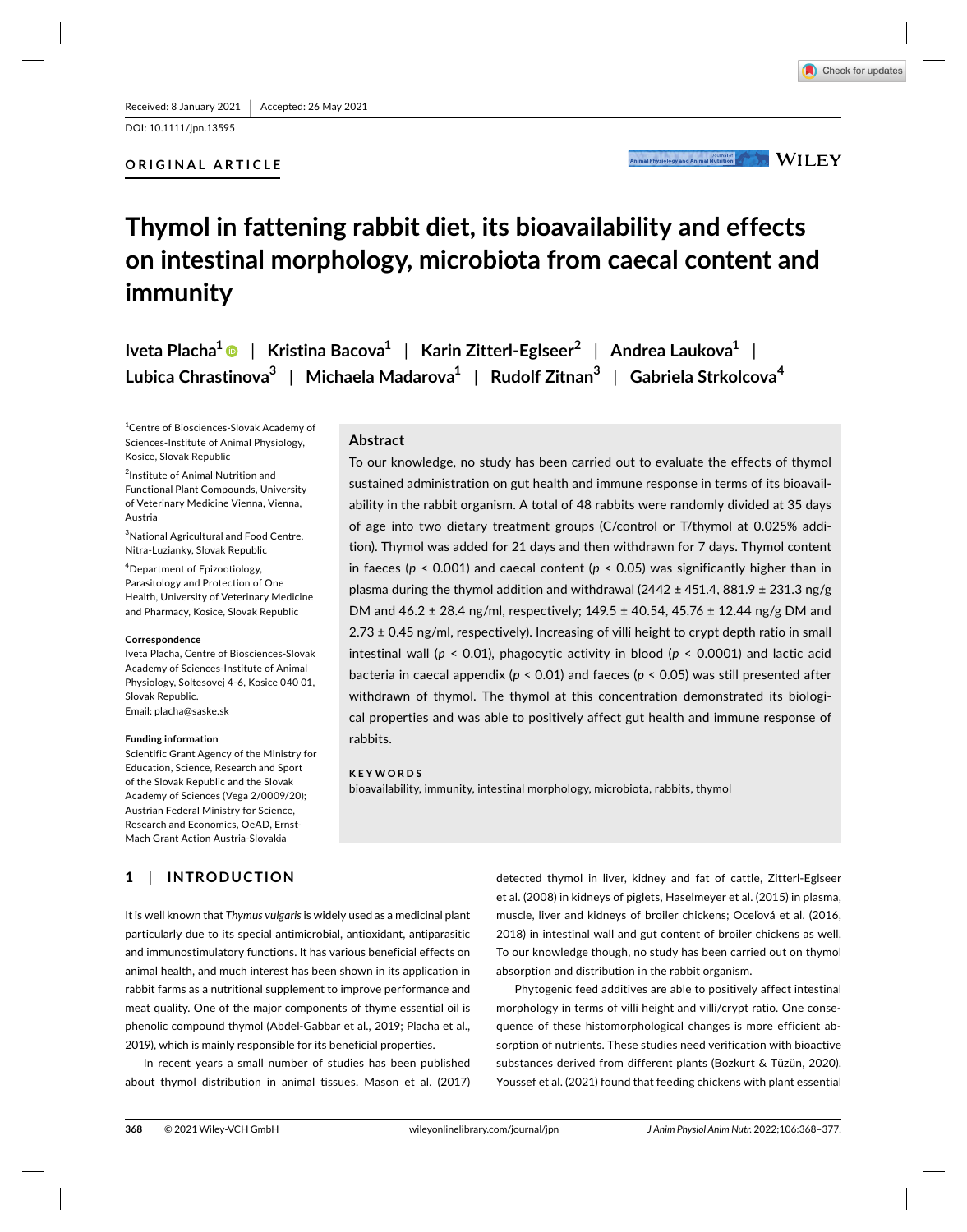**ƑՊ|ՊՊՍ** PLACHA ET AL.

oils in a blend of star anise, rosemary, thyme and oregano efficiently improved their intestinal morphology by increasing the villi height and the villi/crypt ratio.

Aromatic plants can express some immunomodulatory properties by improving phagocytosis, and they can modulate immunoglobulin secretion and enhance lymphocyte expression (Christaki et al., 2020). Absorbed phytogenic compounds might produce changes in blood immunological parameters by increasing peripheral blood cell immune response and concentration of immunoglobulins, and while unabsorbed they may stimulate intestinal immune function (Bozkurt & Tüzün, 2020).

The phenolic compounds (e.g. thymol and carvacrol) are mainly effective against intestinal colonisation by undesirable pathogenic bacteria, and could positively affect the growth of beneficial bacteria such as lactobacilli. Moreover, these substances are effective against *Eimeria* infection and other gut parasite expression (Christaki et al., 2020).

The objectives of this study were to evaluate the effects of sustained application of thymol and its withdrawal on thymol absorption from the gastrointestinal tract and excretion from the body, and to identify the relation between its bioavailability and the intestinal wall morphology, microbiota of the large intestine and immune response, all considering the specific digestive processes in rabbits.

### $2$  | MATERIAL AND METHODS

### $\mathbf{2.1}$  | Animals, experimental design and animal care

A total of 48 rabbits of both sexes (meat line M9) at 5 weeks of age were randomly divided into two dietary treatment groups (C/control, T/thymol addition) of 24 animals in each with six replicates (two cagesone cage with two rabbits/one replicate). The rabbits were fed with 0.025% thymol addition for 3 weeks and for the following week the thymol was withdrawn, so finally the experiment lasted 1 month. The animals could feed ad libitum and had free access to drinking water. All experimental wire-net cages (61 cm × 34 cm × 33 cm) were kept in rooms with automatic temperature and humidity control by means of digital thermograph (22  $\pm$  4°C, 70  $\pm$  5%). A lighting regimen of 16 h light and 8 h dark was applied during the whole experiment. Eight rabbits (6 male, 2 female) at the age of eight (with thymol) and nine (without thymol) weeks were stunned using electronarcosis (50 Hz, 0.3 A/ rabbit for 5 s), immediately hung by the hind legs on the processing line and quickly bled by cutting the jugular veins and the carotid arteries.

### $\blacksquare$  2.2  $\blacksquare$  **Experimental diet and thymol stability in feed**

The animals were fed a diet appropriate to the requirements of growing rabbits in pellet form (3.5 mm average size). The ingredients and chemical composition of the diet are presented in Table 1. To determine the crude protein (CP), ash, acid detergent fibre (ADF) and dry matter (DM) contents, the Association of Official Analytical Methods (AOAC, 2005) protocols were used. Neutral detergent fibre (NDF) was analysed according to Van Soest et al. (1991). Thymol (≥99.9%;

Sigma- Aldrich) in white powder form was added to the basal diet at 0.025% concentration. Stability of thymol in the feed was analysed every week during the thymol addition period by means of highperformance liquid chromatography (HPLC) according to the modified method of Pisarčíková et al. (2017). The obtained thymol concentrations in weeks one, two and three were 189.5, 168.1 and 203.7  $\mu$ g/g DM respectively, which confirmed its relative stability in the feed.

# **2.3** | Antioxidative capacity of thymol

The 1,1-diphenyl-2-picrylhydrazyl (DPPH) radical scavenging activity as well as the Trolox equivalent capacity (TEAC) of pure thymol and the experimental feed was examined. The DPPH was determined using the spectrophotometric method described by Okada and Okada (1998). The basic principle of this method is the reduction of alcoholic DPPH solution in the presence of antioxidant, which serves as hydrogen donor. The result is normally expressed using the  $IC_{50}$  value, defined as the concentration of thymol which scavenges 50% of DPPH-free radicals.

The Trolox equivalent capacity (TEAC) was determined according to the method described by Karamác et al. (2020) using 2,2'-Azinobis-(3- Ethylbenzthiazolin-6-Sulfonic Acid (ABTS •+) de- $\epsilon$ olorisation assay. The results were expressed as  $\mu$ mol Trolox equivalent (TE) per g of thymol or feed.

### **2.4** | Health status and sampling

Body weight (BW) and feed intake (FI) were recorded individually once a week. The average daily FI, average daily weight gain (ADG) and feed conversion ratio (FCR) were calculated at the end of the trial (at 8 and 9 weeks of age). Mortality was recorded daily throughout the experimental periods.

Tissues, faeces and blood (*n* = 8) were sampled on days 21 and 28 of the experiment. Blood for analysis of thymol and phagocytic activity was collected from the marginal ear vein (*vena auricularis*) before electronarcosis. Plasma for thymol analysis was obtained after centrifugation of blood at  $1180 \times g$  for 15 min. Samples of plasma, small intestine wall, caecal and caecal appendix content and hard faeces (freshly voided, collected using nets mounted under the cages) for thymol analyses were immediately frozen in liquid nitrogen and stored at –70°C until analysed. Dry matter of small intestinal wall, caecal and caecal appendix content and faeces was acquired by drying samples at 135°C to constant weight (AOAC, 2005). The same eight rabbits per treatment were used for gut morphometric and immunoglobulin A analyses. Part of the proximal small intestinal segment (jejunum, approx. 10 cm) was excised. To remove all intestinal content, it was flushed with 0.9% saline (approx. 5 cm was immediately frozen for IgA), then fixed in 4% neutral formalin solution and subsequently submitted for morphometric analysis. To test the microbiota, samples (approximately 1 g) of caecal appendix and caecal content were collected from the same animals, and faeces  $(n = 6,$  one sample from one replicate) on the same days of age.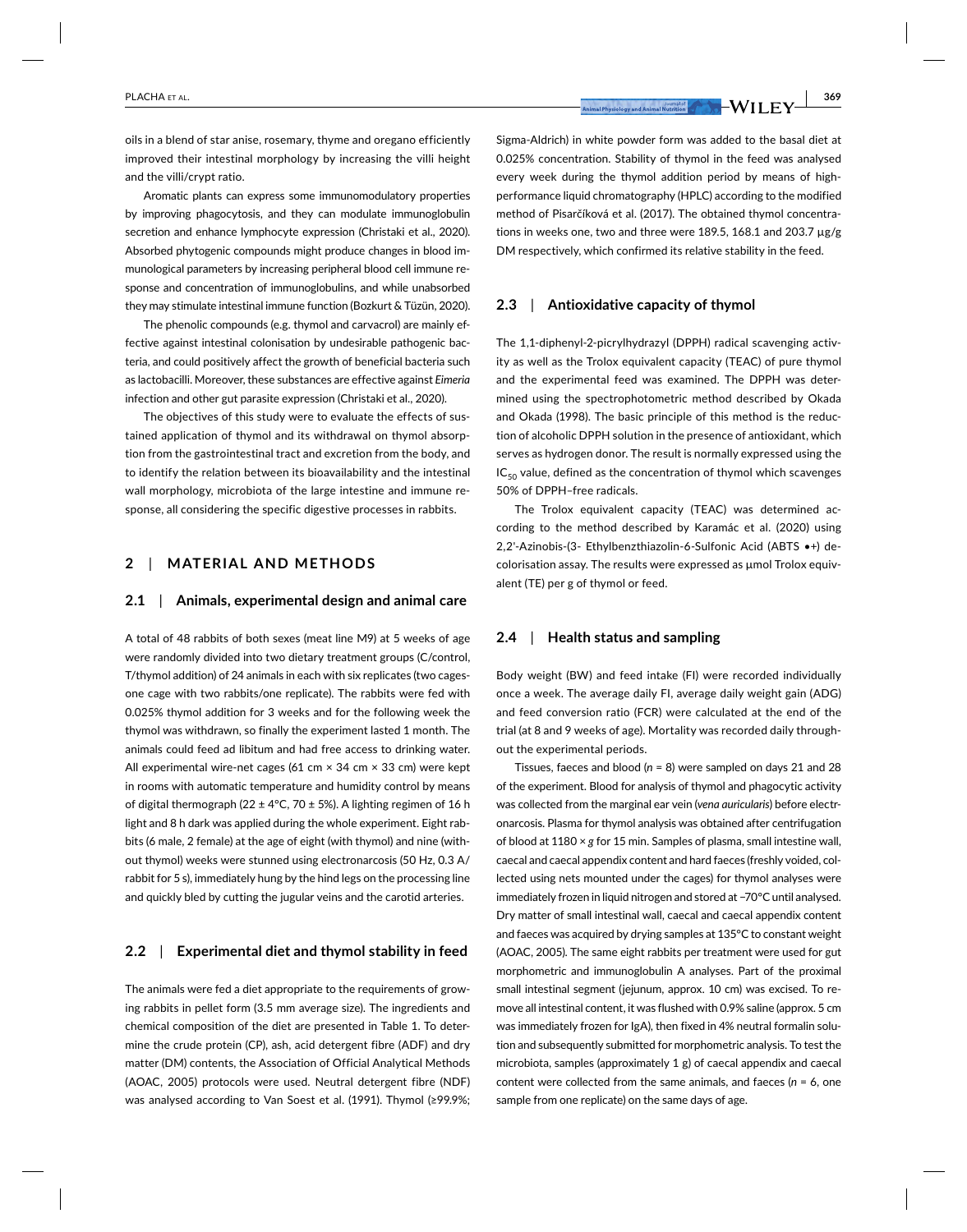**PLACHA** ET AL. **MALLET AL.** Summit **AL. A FILACHA ET AL. PLACHA ET AL. 370** PLACHA ET AL.

**TABLE 1** Ingredients and chemical composition (g/kg DM) of experimental diets (drv matter-DM basis)

| Ingredients                          | g/kg<br><b>DM</b> | Composition             | g/kg<br><b>DM</b> |
|--------------------------------------|-------------------|-------------------------|-------------------|
| Dehydrated lucerne meal              | 324.35            | Dry matter $(g/kg)$     | 900.98            |
| Dry malting sprouts                  | 135.15            | Organic compounds       | 749.42            |
| Oats                                 | 117.13            | Nitrogen free extract   | 400.26            |
| Wheat bran                           | 81.09             | Neutral detergent fibre | 317.95            |
| Barley                               | 72.08             | Acid detergent fibre    | 187.49            |
| Extracted sunflower meal             | 49.55             | Crude fibre             | 160.23            |
| Extracted rapeseed meal              | 49.55             | Crude protein           | 159.12            |
| Dried distillers grain with solubles | 45.05             | Cellulose               | 147.00            |
| Premix <sup>a</sup>                  | 15.32             | Hemicellulose           | 130.45            |
| Limestone                            | 9.01              | Starch                  | 119.88            |
| Sodium chloride                      | 2.70              | Ash                     | 62.35             |
| Total                                | 900.98            | Fat                     | 29.80             |
|                                      |                   | Metabolic energy, MJ/kg | 9.91              |

Abbrevation: DM, dry matter.

<sup>a</sup>The vitamin-mineral premix provided per kg of complete diet: Retinyl acetate 5.16 mg,

Cholecalciferol 0.03 mg, Tocopherol 0.03 mg, Thiamin 0.8 mg, Riboflavin 3.0 mg, Pyridoxin 2.0 mg, Cyanocobalamin 0.02 mg, Niacin 38 mg, Folic acid 0.6 mg, Calcium 1.8 mg, Iron 70 mg, Zinc 66 mg, Copper 15, Selenium 0.25 mg.

# **2.5** | Analysis of thymol in plasma, small intestinal **wall, caecal content and faeces**

Detection of thymol in samples of plasma, intestinal wall, caecal content and faeces was performed using headspace solid-phase microextraction followed by gas chromatography coupled with mass spectrometry (GC/MS). Detection using total-ion current (TIC) trace and quantification by selected-ion monitoring (SIM) were carried out using GC/MS type HP 6890 GC coupled with a 5972 quadrupole-mass selective detector (Agilent Technologies GmbH). Detection of thymol was confirmed by comparing its specific mass spectrum and retention time with those of the authentic reference compound. Additionally, the Kovats index was calculated. Enzyme  $β$ -Glucuronidase Helix pomatia Type HP-2 (aqueous solution, ≥100,000 units/ml, Sigma-Aldrich) was added to samples to cleave thymol from its glucuronide and sulphate to obtain the total amount of thymol (Oceľová et al., 2016).

## $2.6$  | Gut morphology investigation

The proximal part of small intestinal wall was routinely embedded in paraffin, sectioned at 5  $\mu$ m thickness and mounted on glass slides. Ten serial sections in total were prepared from each intestinal sample, stained with haematoxylin/eosin and observed under a light microscope using the method described by Zitňan et al. (2008). The evaluated indices were: villi height (Vh, villi tip to base of villi), crypt depth (Cd, based of villi to bottom of crypt) and the ratio of villi height to crypt depth (Vh/Cd) (Trebušak et al., 2019).

# **2.7** | Immunoglobulin A in small intestinal wall and **phagocytic activity in blood**

For quantitative measurement of immunoglobulin A (IgA) in the intestinal wall, the competitive inhibition enzyme immunoassay technique was used (Cusabio). Intestinal wall samples were prepared using the method described by Nikawa et al. (1999).

The direct microscopic counting procedure, using the yeastcell method, was used for phagocytic activity (PA) analysis in blood (Steruská, 1981). Blood smears stained with May-Grünwald and Giemsa- Romanowski stains were used for calculating the number of white cells containing at least three engulfed particles per 100 white cells (monocytes/granulocytes).

### **2.8** | Microbial evaluation

The samples of faeces, caecal and caecal appendix content (1 g) were treated using the standard microbiological dilution method proposed by the International Organization for Standardization (ISO). The appropriate dilutions in Ringer solution (pH 7.0; Oxoid Ltd.) were cultivated as described by Pogány Simonová et al. (2020). Cultivation was performed at 30°C and/or 37°C for 24– 48 h, depending on the bacterial genera. The bacterial counts were expressed in log 10 of colony-forming units per gram ( $log^{10}$  CFU/g  $\pm$  SEM). Randomly picked representatives of selected bacterial groups were confirmed using the MALDI-TOF identification system (Bruker Daltonics).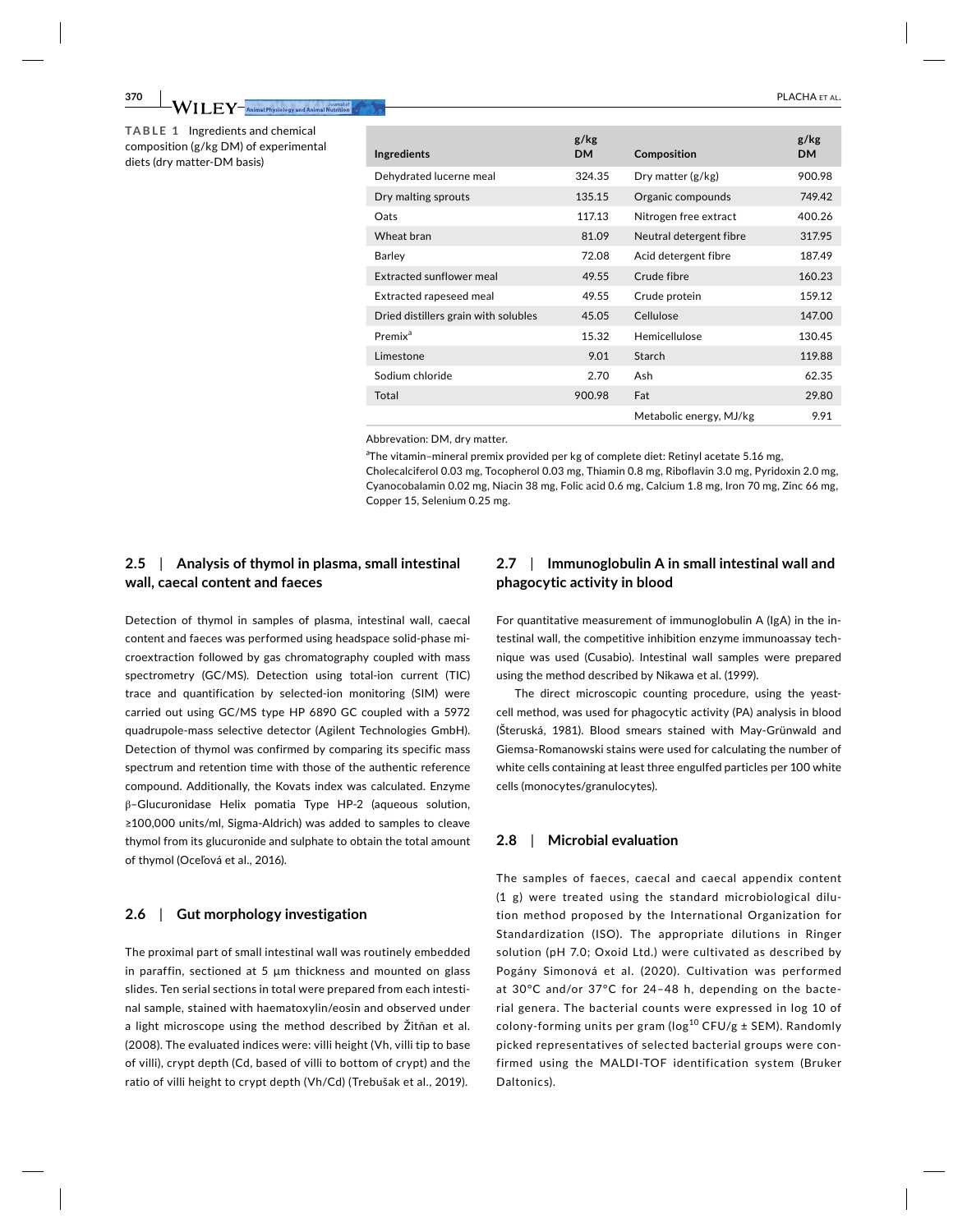### $2.9$  | *Eimeria* sp. oocyst counting

Faecal samples were examined for *Eimeria* oocysts, collected from six animals per treatment group in the morning on experimental days 21 and 28, and stored at 4°C until examination. The flotation method was used for quantitative evaluation of oocysts according to McMaster (1986). Oocyst counts were expressed per gram of faecal sample (OPG).

### $2.10$  | Ethical issues

This experiment was carried out at the experimental rabbit facility of the National Agricultural and Food Centre, Research Institute for Animal Production, Nitra, Slovakia. The protocol was approved by the Institutional Ethics Committee, and the State Veterinary and Food Office of the Slovak Republic approved the experimental pro tocol (4047/16-221).

## **2.11** | Statistical analysis

The statistical analyses were performed using GraphPad Prism version 5.0 for Windows, GraphPad Software, www.graphpad.com. The Kolmogorov-Smirnov test evaluated normality or non-normality of distribution. Statistical analysis of the results used analysis of variance as a 2  $\times$  2 factorial design that represents two main factors: time of measurements (8 and 9 weeks) and treatment (with and without thymol). Three main objectives were examined: the effect of time, the effect of thymol and the interaction between time and thymol addition. Differences between diets with and without thymol addition were analysed by two-way analysis of variance (ANOVA). When interaction between time and treatment was statistically significant, the simple Mann-Whitney *U* test was performed. For comparison of thymol concentration between plasma, intestinal wall, caecal content and faeces Kruskal– Wallis test with post hoc Dunn´s Multiple Comparison test was used. Correlations of thymol concentration between plasma and intestinal wall, caecal content, faeces; intestinal wall and caecal content, faeces; caecal content and faeces were analysed using nonparametric Spearman's Rank Correlation and expressed as Spearman's correlation coefficient (r<sub>s</sub>). Results are presented as the mean ± standard error of mean (SEM). Significant differences were considered at *p* < 0.05.

### $3$  | RESULTS

All data was not accepted as parametric data.

# **3.1** | Thymol in plasma, small intestinal wall, caecal  $\epsilon$ ontent and faeces

Thymol content in faeces (*p* < 0.001) and caecal content (*p* < 0.05) revealed significantly higher concentrations in comparison with

plasma during the thymol addition and withdrawal (2442  $\pm$  451.4,  $881.9 \pm 231.3$  ng/g DM and  $46.2 \pm 28.4$  ng/ml, respectively and  $149.5 \pm 40.54$ ,  $45.76 \pm 12.44$  ng/g DM and  $2.73 \pm 0.45$  ng/ml, respectively). It is important to notice, that after withdrawal was thymol detected only in traces amount except the faeces (Figure 1). Only the correlation between thymol content in plasma and intestinal wall was observed on statistical significant differences during the period of thymol addition ( $r_{\rm s}$  = –1.0,  $p$  < 0.01).

# **3.2** | Antioxidative capacity of thymol

Approximately 34.48 μg/g of thymol (35.50 μg/g, feed) trapped 50% of DPPH free radicals. The oxygen radical absorbance capacity value of thymol was 760  $\mu$ mol TE/g and thymol's free-radical scavenging ability was also confirmed after its mixing into the feed (740  $\mu$ mol TE/g of feed).

### **3.3** Srowth performance

Throughout this experiment most animals were in good health and slaughter weight was higher at 9 weeks than 8 weeks of age (*p* < 0.001). Other parameters of growth performance (ADG, FCR) were not significantly influenced by none of factors (Table 2). Three animals from the control and two from the experimental group died during the whole experiment.

#### **3.4** | *<u>Gut morphology</u>*

Villi height to crypt depth ratio was significantly higher during the thymol addition and remained so after its withdrawal (*p* < 0.05, Table 3).



**FIGURE 1 Thymol in faeces, caecal content, small intestinal wall** (ng/g DM) and in plasma (ng/ml) during thymol addition and after withdrawal. Data are presented as mean ± standard error of mean (SEM).  $a, b$  Means which do not share a common superscript are significantly different ( $p < 0.05$ ). DM, dry matter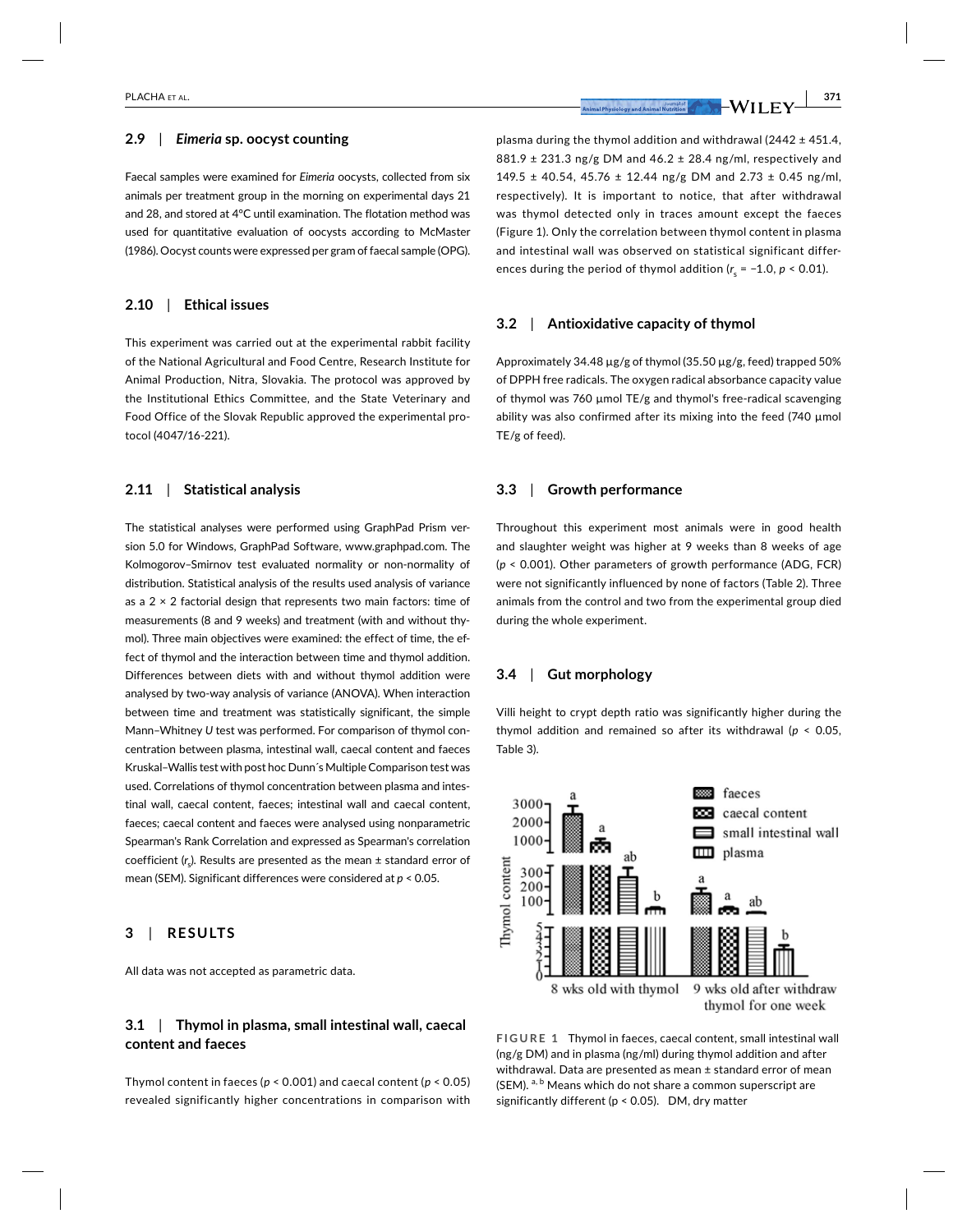**PLACHA** ET AL. **MALLET AL. MULLET AL.** ALLET AL. **MULLET AL. PLACHA ET AL.** 

#### **TABLE 2 Effects of thymol on growth performance parameters of rabbits**

|                      |              | <b>Experimental group</b> |               |            | <i>p</i> -value  |             |                    |
|----------------------|--------------|---------------------------|---------------|------------|------------------|-------------|--------------------|
| <b>Parameter</b>     | <b>Weeks</b> | Control                   | <b>Thymol</b> | <b>SEM</b> | <b>Treatment</b> | <b>Time</b> | <b>Interaction</b> |
| Slaughter weight (g) | 8            | 2044                      | 1965          | 32.21      | 0.6872           | < 0.0001    | 0.0819             |
|                      | 9            | 2671                      | 2796          | 48.04      |                  |             |                    |
| ADG (g/day/rabbit)   | 8            | 41.59                     | 41.32         | 1.54       | 0.6250           | 0.4174      | 0.5547             |
|                      | 9            | 37.90                     | 40.73         | 1.56       |                  |             |                    |
| <b>FCR</b>           | 8            | 3.47                      | 3.58          | 0.28       | 0.9327           | 0.7904      | 0.8608             |
|                      | 9            | 3.66                      | 3.62          | 0.33       |                  |             |                    |

*Note:* 8 weeks old with thymol addition, 9 weeks old after withdraw thymol for 1 week. Data are presented as mean ± standard error of mean (SEM). Abbrevations: ADG, average daily weight gain; FCR, feed conversion ratio.

# **3.5**  $\parallel$  Immunoglobulin A in small intestinal wall and **phagocytic activity in blood**

There was interaction between studied factors on IgA and PA in this study (*p* < 0.05). The IgA was high in the groups fed diets with thymol comparing to control group at 8 weeks of age. However, IgA was similar between experimental group at 9 weeks of age which none of main factor was statistical significant differences (p > 0.05). In contrast, both main factors were statistical significant differences (*p* < 0.001) which the treatment group was higher than control group. In addition, the PA was lower in both groups in 9 weeks old but the PA in treatment group still higher than the control group at 9 weeks old (Table 3).

### **3.6** | Eimeria sp. oocysts in faeces

The none of oocytes was presented in the thymol group, while the control group without supplementation was found oocytes in high number (*p* < 0.05). However, the oocytes were found again in both groups at 9 weeks old (Table 3).

### $3.7$  | Microbial evaluation

*Enterococcus* sp. in faeces was lower in 9 weeks old rabbits comparing to 8 weeks old (*p* < 0.05). Lactic acid bacteria (LAB) in caecal appendix (*p* < 0.01) and faeces (*p* < 0.05) were higher in the treatment groups, in faeces also higher in the 9 weeks old (*p* < 0.05). Coagulasenegative staphylococci (CoNS) in all collected site was lower at 9 weeks old comparing to 8 weeks old (*p* < 0.05) and in faeces of groups fed thymol was higher than the control group (*p* < 0.05). Coagulase-positive staphylococci (CoPS) in caecal appendix was lower in the treatment group (*p* < 0.01). The statistical significance on interaction between studied factors without differences on main effects was presented for CoPS in faeces. The treatment group was lower on CoPS in faeces at 8 weeks old, however, was higher in this group at 9 weeks old. None difference was found between time and groups in all collected sites for Coliform bacteria (*p* < 0.05, Table 4).

## **4** | DISCUSSION

Even though plant extracts and essential oils have shown promising results as growth promoters in many animal species, we did not confirm any stimulating effect of thymol on weight gain or feed conversion ratio in our study. Following on from the results of Fekete and Lebas (1983) and Dalle Zotte et al. (2013), no improvement in live performance of rabbits after dietary supplementation with thyme has yet been confirmed. Erdelyi et al. (2008) argued that various herbs and spices have little positive effect on the growth of rabbits probably due to their specific digestive physiology.

Thymol absorption in the small intestine was relatively high due to the good blood supply to the intestinal wall. The high absorption rate of thymol in our experiment was confirmed by the negative correlation between plasma and intestinal wall during the thymol addition. The processes running in the intestinal wall are crucial not only for the absorption but also biotransformation of thymol. After biotransformation into enterocytes, thymol or its metabolites can be transported back into the intestinal lumen or are distributed within the organism through the blood and systemic circulation. Glycosidases, glucuronidases and sulfatases in the intestinal microflora are able to release the parent compounds from their metabolites, which can then be excreted in this form in the faeces. The biotransformation processes are repeated until the thymol is eliminated from the body (Bacova et al., 2020; Placha et al., 2019). As thymol metabolites can be converted back into parental compounds by microbial enzymes in the caecum, we assume that this process together with consumption of cecotrophs containing thymol (metabolised or non-metabolised) could explain the higher amount of thymol in the caecal content. As cecotrophy is the process of redigestion and absorption of previously undigested nutrients, this together with processes of biotransformation could explain our detection of thymol in the faeces also after its withdrawal. Moreover, as described in the previous study by Oceľová et al. (2016), there is a possibility of thymol binding to the surface of red blood cells, with subsequent recirculation in the organism and release into the intestine as a result of biotransformation.

In general, the term "gut health" represents interaction between the microbiome, the intestinal wall barrier and physiological and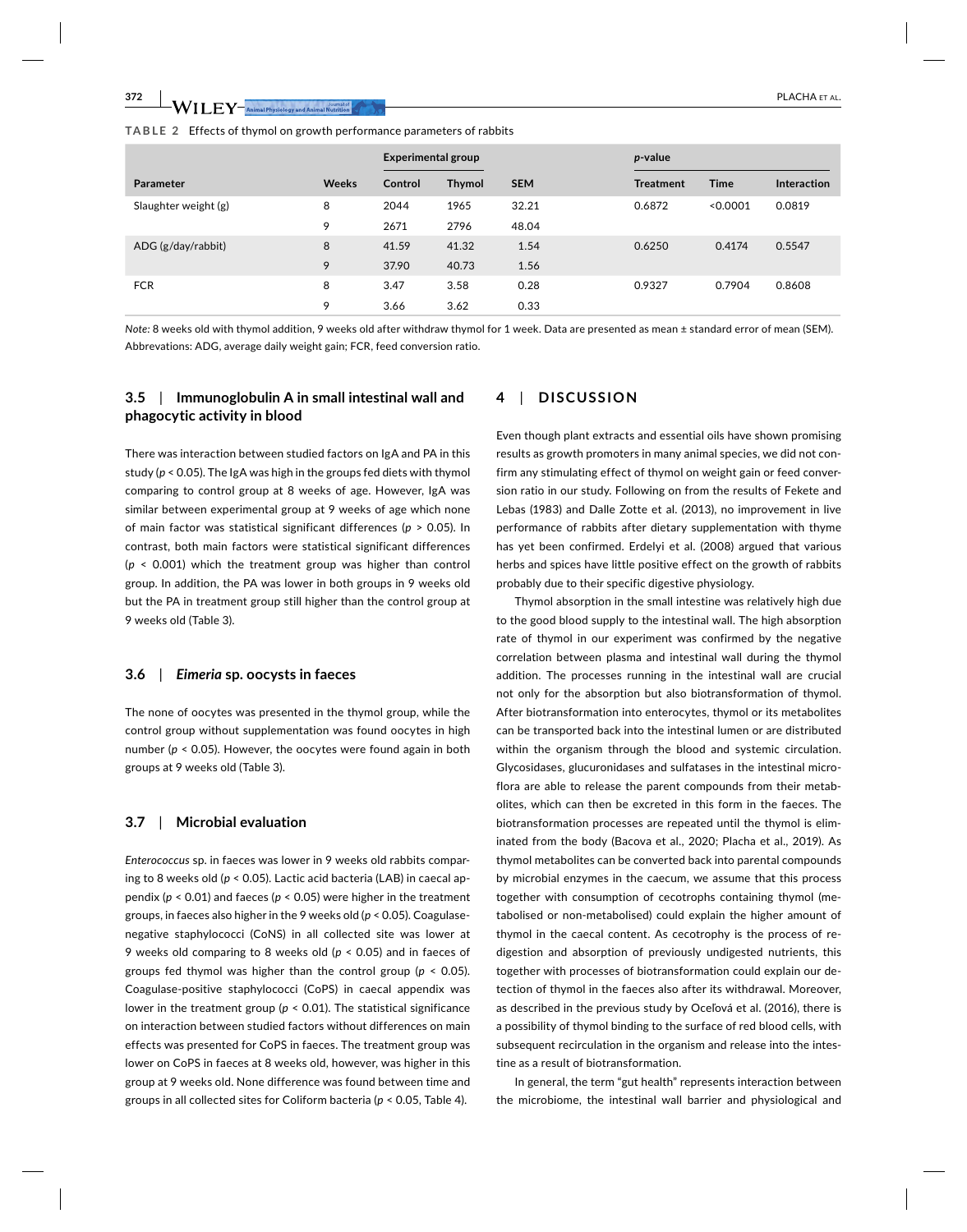ТАВLЕ З Effects of thymol on small intestinal wall morphometric indices, immunoglobulin A in intestinal wall, phagocytic activity in blood and *Eimeria* sp. oocytes in faeces of rabbits

|                   |      | <b>Experimental group</b> |                |            | p-value          |             |                    |
|-------------------|------|---------------------------|----------------|------------|------------------|-------------|--------------------|
| <b>Parameter</b>  | Week | Control                   | <b>Thymol</b>  | <b>SEM</b> | <b>Treatment</b> | <b>Time</b> | <b>Interaction</b> |
| $Vh(\mu m)$       | 8    | 693.40                    | 700.60         | 3.48       | 0.1312           | 0.4784      | 0.9915             |
|                   | 9    | 690.00                    | 697.30         | 3.15       |                  |             |                    |
| $Cd$ ( $\mu$ m)   | 8    | 181.60                    | 179.90         | 1.41       | 0.2903           | 0.1831      | 0.7941             |
|                   | 9    | 179.30                    | 176.50         | 1.50       |                  |             |                    |
| Vh/Cd             | 8    | 3.82                      | 3.90           | 0.02       | 0.0038           | 0.1211      | 0.6478             |
|                   | 9    | 3.85                      | 3.95           | 0.02       |                  |             |                    |
| lgA (µg/g)        | 8    | 10.42                     | 22.42          | 2.04       | 0.0862           | 0.8503      | 0.0046             |
|                   | 9    | 17.50                     | 14.38          | 2.32       |                  |             |                    |
| PA (%)            | 8    | 40.13                     | 66.13          | 3.59       | < 0.0001         | < 0.0001    | < 0.0001           |
|                   | 9    | 40.88                     | 47.38          | 1.25       |                  |             |                    |
| Eimeria sp. (OPG) | 8    | 2383.00                   | N <sub>D</sub> | 1962.00    | 0.0058           | 0.8710      | 0.5654             |
|                   | 9    | 1108.00                   | 1392.00        | 363.70     |                  |             |                    |

*Note:* 8 weeks old with thymol addition, 9 weeks old after withdraw thymol for 1 week. Data are presented as mean ± standard error of mean (SEM). Abbrevations: Vh, villi height; Cd, crypt depth; Vh/Cd, villi height to crypt depth ratio; IgA, immunoglobulin A; PA, phagocytic activity; OPG, oocytes per gram faeces; ND, not detected .

immune components, which allow different animals to cope with internal and external stressors (Artuso- Ponte et al., 2020).

In the present study, dietary supplementation with thymol as well as its withdrawal significantly increased the villi height/crypt depth ratio and the villi height numerically. Bozkurt et al. (2012) suggested the protective properties of bioactive compounds on the intestinal villi, particularly carvacrol, thymol and 1,8-cineol, which they explained in terms of acceleration in the renewal rate of mature enterocytes as a consequence of the sparing effect of these compounds against oxidative damage. Based on previous results from Bacova et al. (2020), who confirmed the alleviation of oxidative damage by means of thymol addition to the rabbit diet, and based on thymol detection in the intestinal wall in our study, we assume it has beneficial effect on enterocytes. In their study Rubió et al. (2014) attributed important antioxidant activity to the conjugated form of thymol, thymol sulphate. Thymol metabolites such as thymol sulphate and thymol glucuronide were detected in the duodenal wall of poultry by Pisarčíková et al. (2017). We can assume that the presence of these metabolites in the intestinal wall of rabbits in our experimental study could have a sparing effect against oxidative damage of intestinal cells. Unfortunately, this is only a hypothesis, because it has not been confirmed so far whether these metabolites are active or inactive.

The secretory form of IgA is synthesised by plasma cells in the lamina propria and is translocated through intestinal epithelial cells. IgA is bound to the receptor at the basolateral surface of enterocytes and subsequently crosses the epithelial layer (Macpherson et al., 2001). Based on our detection of thymol in the intestinal wall and its antioxidant effects as confirmed in previous studies by Placha et al. (2019) and Bacova et al. (2020), we assume that the higher amount of IgA detected in the intestinal wall is the result of

thymol sparing effects on enterocytes and consequently of larger amounts of IgA bonding on their surface. Plasma cells which produce IgA are developed from antigen- stimulated B cells (Tizard, 2004). According to Macpherson et al. (2001), B cells reach intestinal mucosa sites via the lymphatic system and arterial blood. If thymol can bind to erythrocytes as described Rubió et al. (2014) and Oceľová et al. (2016), its amount in the blood should be higher than in plasma. For this reason and from our results suggesting effective absorption of thymol, we can assume that the amount of thymol in our experiment was sufficient to protect the B cells against oxidative damage, and consequently to allow secretion of higher amounts of IgA, which is then translocated through the epithelial cells of the intestinal wall to the intestinal lumen. Activity of phagocytic cells such as neutrophils, monocytes and macrophages plays an important role in innate immunity and can be modulated by thymol (Chauhan et al., 2014). Muller et al. (1989) confirmed that thymol is able to affect the intracellular mechanism of macrophages by increasing membrane fluidity and activation of membrane proteins, and consequently effectively boosts phagocytosis. In our experiment, the bonded thymol probably circulated by means of systemic circulation and was released also after its withdrawal, which may explain the increase in phagocytic activity during thymol addition as well as after its withdrawal.

According to the findings of Dorman and Deans (2000), thymol as the main compound of *T. vulgaris* essential oil expressed greater inhibitory activity against Gram-positive than Gram-negative bacteria. Even though we expected the inhibitory effect of thymol on pathogenic bacteria in our study, we could not confirm this expectation either during thymol addition or after its withdrawal. Surprisingly, only beneficial LAB increased significantly in the caecal appendix during the period with thymol addition (Table 3). The same tendency to colonise the rabbit gut with beneficial bacteria after supplementation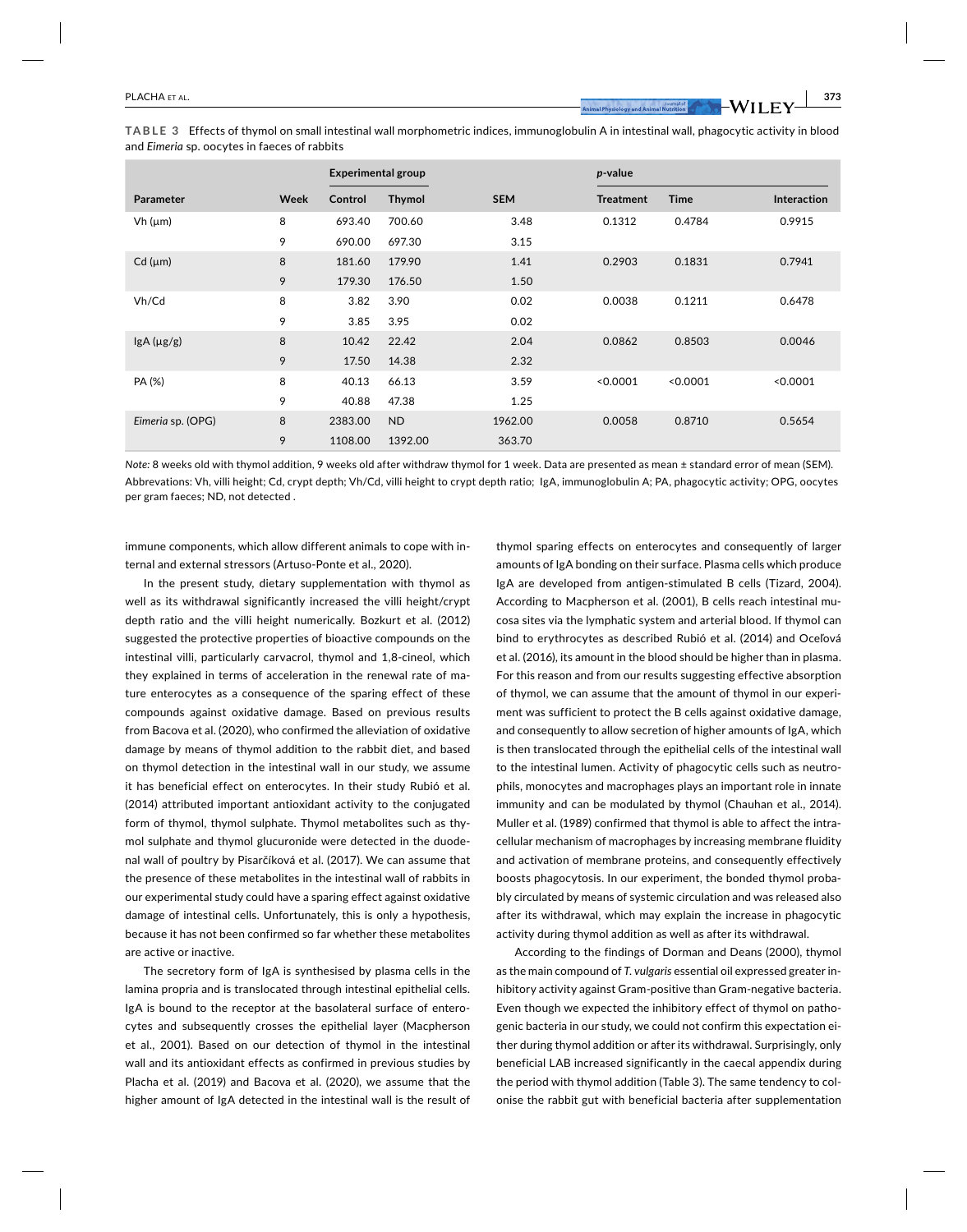**II** FY-animal Physiology and Animal Nutrition

TABLE 4 Effect of thymol on bacterial counts in caecal appendix, caecal content and faeces of rabbits (log 10 CFU/g)

|                   |              | <b>Experimental group</b> |               | p-value    |                  |             |             |
|-------------------|--------------|---------------------------|---------------|------------|------------------|-------------|-------------|
| Parameter         | <b>Weeks</b> | Control                   | <b>Thymol</b> | <b>SEM</b> | <b>Treatment</b> | <b>Time</b> | Interaction |
| Enterococcus sp.  |              |                           |               |            |                  |             |             |
| Caecal appendix   | 8            | 2.03                      | 1.26          | 0.32       | 0.1842           | 0.1210      | 0.3351      |
|                   | 9            | 1.18                      | 1.06          | 0.09       |                  |             |             |
| Caecal content    | 8            | 1.19                      | 1.20          | 0.12       | 0.7586           | 0.0539      | 0.7150      |
|                   | 9            | 0.99                      | 0.97          | 0.01       |                  |             |             |
| Faeces            | 8            | 5.65                      | 5.56          | 0.13       | 0.3202           | 0.0143      | 0.2007      |
|                   | 9            | 4.46                      | 5.16          | 0.27       |                  |             |             |
| LAB               |              |                           |               |            |                  |             |             |
| Caecal appendix   | 8            | 4.26                      | 5.67          | 0.28       | 0.0033           | 0.5610      | 0.3285      |
|                   | 9            | 4.39                      | 5.14          | 0.26       |                  |             |             |
| Caecal content    | 8            | 4.43                      | 4.38          | 0.17       | 0.2259           | 0.7845      | 0.1800      |
|                   | 9            | 4.03                      | 4.99          | 0.33       |                  |             |             |
| Faeces            | 8            | 6.12                      | 6.14          | 0.11       | 0.0385           | 0.0406      | 0.0493      |
|                   | 9            | 6.13                      | 6.81          | 0.14       |                  |             |             |
| CoNS              |              |                           |               |            |                  |             |             |
| Caecal appendix   | 8            | 3.30                      | 3.88          | 0.29       | 0.4418           | 0.0069      | 0.3223      |
|                   | 9            | 2.67                      | 2.60          | 0.08       |                  |             |             |
| Caecal content    | 8            | 3.35                      | 4.20          | 0.25       | 0.2204           | 0.0271      | 0.1783      |
|                   | 9            | 3.04                      | 3.00          | 0.21       |                  |             |             |
| Faeces            | 8            | 4.60                      | 5.03          | 0.11       | 0.0193           | 0.0036      | 0.4507      |
|                   | 9            | 3.60                      | 4.41          | 0.25       |                  |             |             |
| CoPS              |              |                           |               |            |                  |             |             |
| Caecal appendix   | 8            | 4.19                      | 3.03          | 0.33       | 0.0097           | 0.0636      | 0.0631      |
|                   | 9            | 1.82                      | 2.04          | 0.09       |                  |             |             |
| Caecal content    | 8            | 2.81                      | 3.55          | 0.32       | 0.4390           | 0.2434      | 0.3888      |
|                   | 9            | 2.67                      | 2.63          | 0.30       |                  |             |             |
| Faeces            | 8            | 5.87                      | 5.21          | 0.19       | 0.2953           | 0.4069      | 0.0022      |
|                   | 9            | 4.68                      | 5.94          | 0.27       |                  |             |             |
| Coliform bacteria |              |                           |               |            |                  |             |             |
| Caecal appendix   | 8            | 2.95                      | 3.57          | 0.44       | 0.6780           | 0.8177      | 0.5994      |
|                   | 9            | 3.14                      | 3.07          | 0.46       |                  |             |             |
| Caecal content    | 8            | 2.26                      | 3.06          | 0.32       | 0.0839           | 0.2214      | 0.9869      |
|                   | 9            | 1.68                      | 2.50          | 0.33       |                  |             |             |
| Faeces            | 8            | 5.01                      | 5.70          | 0.25       | 0.0561           | 0.5286      | 0.7169      |
|                   | 9            | 4.60                      | 5.59          | 0.35       |                  |             |             |

Note: Data are presented as mean ± standard error of mean (SEM). 8 weeks old with thymol addition, 9 weeks old after withdraw thymol for 1 week. Abbrevations: CoNS, coagulase-negative staphylococci; CoPS, coagulase-positive staphylococci; LAB, lactic acid bacteria; sp., species.

of thyme essential oil in their diet was demonstrated by Placha et al. (2013). Rhouma et al. (2018) also found a stimulatory effect of thymol on LAB in the distal gut, which is beneficial in preventing the proliferation of undesirable microorganisms. Based on Iqbal et al. (2020), the strong antioxidant properties of thymol could protect the intestinal epithelial cells and prevent inflammation, resulting in suppression of pathogenic bacteria on the one hand and supporting beneficial bacteria such as LAB on the other. Due to their low bioavailability, up to 90% of phenolic compounds enter the colon unaltered and interact with colonic bacteria (Espín et al., 2017). We detected approximately 5-times higher amounts of thymol in the faeces than in the intestinal wall during thymol addition. From this, we assume that thymol was present in adequate amounts in the caecal appendix as well, and was able to affect the microbiota in that area. Even so, we have to bear in mind that the knowledge about the bacterial composition in the rabbit caecal appendix is very scarce,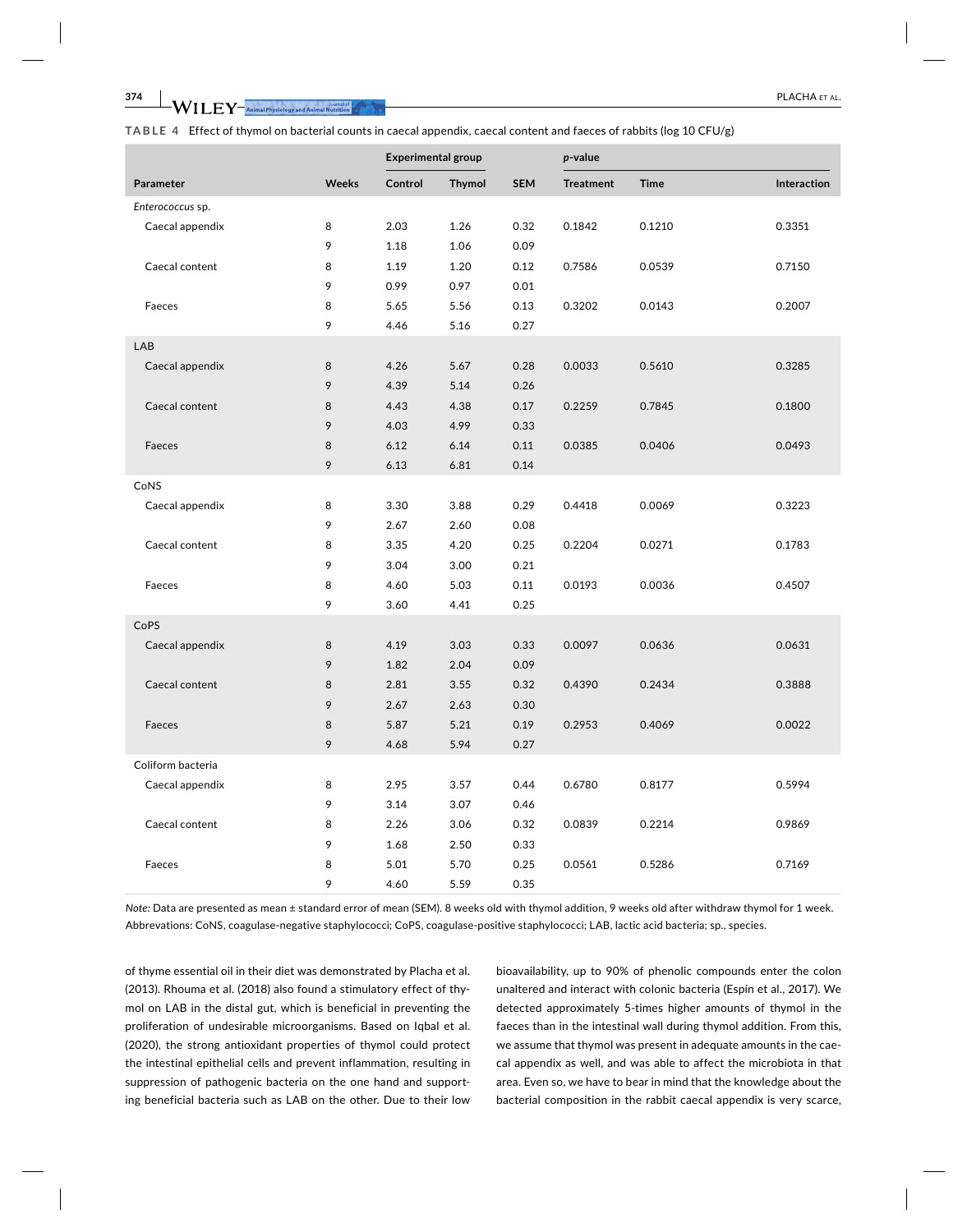**CONFLICT OF INTEREST** The authors declare no conflict of interest.

### **AUTHOR CONTRIBUTIONS**

Iveta Placha involved in conceptualisation, methodology, validation, investigation, resources, data curation, funding acquisition, writing– original draft, visualisation, and project administration. Kristina Bacova involved in formal analyses and writing– original draft. Karin Zitterl-Eglseer involved in formal analyses, resources, and writingreview and editing. Andrea Laukova involved in formal analyses, resources, and data curation. Lubica Chrastinova involved in resources and data curation. Michaela Madarova involved in formal analyses. Rudolf Zitnan involved in formal analyses and resources. Strkolcova Gabriela involved in formal analyses and resources.

### ANIMAL WELFARE STATEMENT

The authors confirm that the ethical policies of the journal have been adhered to, and the appropriate ethical approval has been received. The authors confirm that they have followed EU standards for the protection of animals used for scientific purposes.

#### DATA AVAILABILITY STATEMENT

Data available on request from the authors.

### **ORCID**

*Iveta Placha* https://orcid.org/0000-0002-8724-0159

### REFERENCES

- Abdel- Gabbar, M., Ahmed, R. R., Kandeil, M. A., Mohamed, A. E. H., & Ali, S. M. (2019). Administration of ginger and/or thyme has ameliorative effects on liver and kidney functions in V-line rabbits: Histological and biochemical studies. *Journal of Animal Physiology*  and Animal Nutrition, 103, 1758–1767. https://doi.org/10.1111/ jpn.13166
- Artuso-Ponte, V., Pastor, A., & Andratsch, M. (2020). The effects of plant extracts on the immune system of livestock: The isoquinoline alkaloids model. In P. Florou- Paneri, E. Christaki, & I. Giannenas (Eds.), *Feed additives, aromatic plants and herbs in animal nutrition and health* (pp. 295– 310). Elsevier.
- Association of Official Analytical Chemists (AOAC). (2005). *Official methods of analysis* (18th ed.). AOAC.
- Bacova, K., Zitterl- Eglseer, K., Chrastinova, L., Laukova, A., Madarova, M., Gancarcikova, S., Sopkova, D., Andrejcakova, Z., & Placha, I. (2020). Effects of thymol addition and withdrawal on some blood parameters, antioxidative defence system and fatty acid profile in rabbit muscle. *Animals*, *10*, 1248. https://doi.org/10.3390/ani10 081248
- Bozkurt, M., Giannenas, I., Küçükyilmaz, K., Christaki, E., & Florou-Paneri, P. (2013). An update on approaches to controlling coccidia in poultry using botanical extracts. *British Poultry Science*, *54*, 713– 727. https://doi.org/10.1080/00071668.2013.849795
- Bozkurt, M., Küçükyilmaz, K., Çatli, A. U., Özyildiz, Z., Çinar, M., Çabuk, M., & Çoven, F. (2012). Influences of essential oil mixture supplementation to corn versus wheat- based practical diets on growth, organ size, intestinal morphology and immune response of male and female broilers. *Italian Journal of Animal Science*, *11*, e54. https://doi.org/10.4081/ijas.2012.e54
- Bozkurt, M., & Tüzün, A. E. (2020). Application of aromatic plants and their extracts in diets of turkeys. In P. Florou- Paneri, E. Christaki, &

and further studies are surely needed to monitor microbial changes after various feed additives administration (Pogány Simonová et al., 2020). Increased concentration of microbiota, particularly of pathogenic Gram-positive bacteria like CoPS in the faeces after thymol withdrawal, indicate that their concentration during this period was unable to exert such antimicrobial effect as during the thymol addition (Table 4). Even though phenolic compounds are able to improve gut health due to their strong antioxidant and antimicrobial potential, further studies are needed to understand how the processes of thymol biotransformation in the gastrointestinal tract can affect the gut microbiota, because of the specificities of rabbit digestion.

Idris et al. (2017) suggested that compounds of essential oils are able to directly affect the parasitic metabolism by altering the permeability of cytoplasmic membranes or indirectly by enhancing the immune response and antioxidant defence system. Giannenas et al. (2003) and Küçükyilmaz et al. (2012) found that thymol and carvacrol reduced the number of oocytes in poultry faeces. Other studies have explained the mode of action of thymol and carvacrol in terms of destruction of the sporozoite membrane (Bozkurt et al., 2013). We confirm the anticoccidic effects of thymol in this experiment, and we agree with the conclusion of Felici et al. (2020) that its mode of action needs to be elucidated in the future.

### **5** | CONCLUSIONS

Dietary supplementation with thymol did not show any stimulating effect on growth performance. Thymol was sufficiently absorbed from the rabbit intestine and was also detected in their faeces even after its withdrawal from the diet as a consequence of caecotrophy, a nutritional characteristic specific for rabbit digestive processes, and of the biotransformation processes of thymol. Sufficient absorption of thymol and its bioavailability in the intestinal wall positively affected the villi height/crypt depth ratio and demonstrated beneficial effect on enterocytes. Administration of thymol at this concentration induced an immune response by stimulating the production of IgA in the intestinal wall and activity of phagocytic cells in the peripheral blood and expressed anticoccidic effect. Thymol did not reduce pathogenic bacteria, but was able to increase the number of beneficial LAB in the caecal appendix during its addition to the diet. As detailed information on thymol metabolism within the rabbit organism is lacking, further research should be done to establish the relation between its concentration and biological role to optimise its effect on rabbits´ health, before recommending the application of thymol to farm animals generally.

### **ACKNOWLEDGEMENTS**

The authors gratefully acknowledge the technical support provided by F. Gai from Institute of Science of Food Production, Italian National Research Council, Turin, Italy and L. Ondruska, V. Parkanyi, R. Jurcik and J. Pecho from the National Agricultural and Food Centre, Research Institute for Animal Production, Nitra, Slovakia. The authors also thank Andrew Billingham for improving the written English of the manuscript.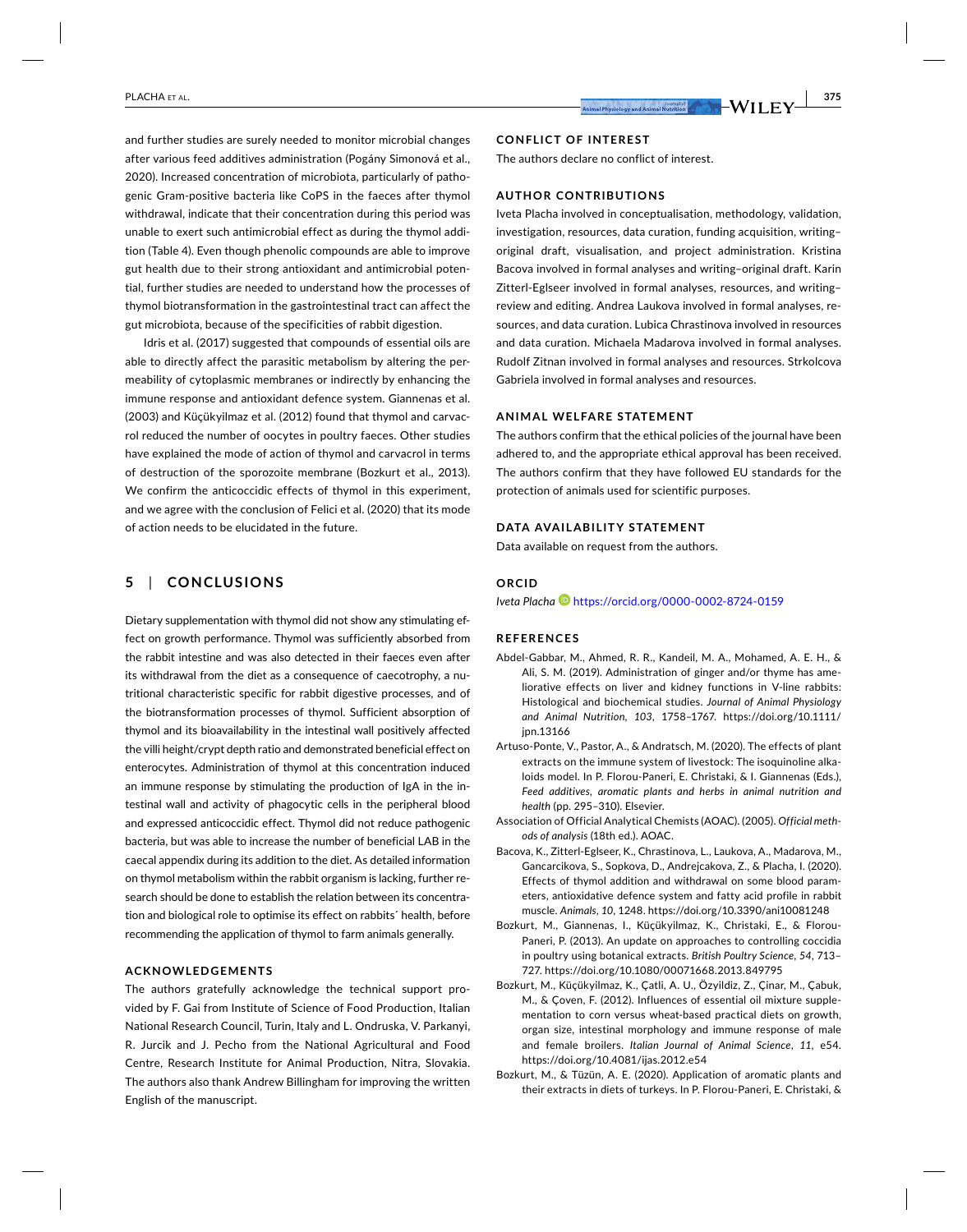$\mathcal{N}\text{H}\ \text{F}\text{Y}$  – Animal Physiology and Animal Nu

I. Giannenas (Eds.), Feed additives, aromatic plants and herbs in animal nutrition and health (pp. 205-226). Elsevier.

- Chauhan, A. M., Jakhar, R., Paul, S., & Kang, S. C. (2014). Potentiation of macrophage activity by thymol through augmenting phagocytosis. International Immunopharmacology, 18, 340-346. https://doi. org/10.1016/i.intimp.2013.11.025
- Christaki, E., Giannenas, I., Bonos, E., & Florou-Paneri, P. (2020). Innovative uses of aromatic plants as natural supplements in nutrition. In P. Florou-Paneri, E. Christaki, & I. Giannenas (Eds.), Feed additives, aromatic plants and herbs in animal nutrition and health (pp. 19-34). Elsevier.
- Dalle Zotte, A., Sartori, A., Bohatir, P., Rémignon, H., & Ricci, R. (2013). Effect of dietary supplementation with spirulina (Arthrospira platensis) and thyme (Thymus vulgaris) on growth performance, apparent digestibility and health status of companion dwarf rabbits. Livestock Science, 152, 182-191. https://doi.org/10.1016/j.livsci.2012.12.017
- Dorman, H. J. D., & Deans, S. G. (2000). Antimicrobial agents from plants: Antibacterial activity of plant volatile oils. Journal of Applied Microbiology, 88, 308-316. https://doi. org/10.1046/j.1365-2672.2000.00969.x
- Erdelyi, M., Matics, Z., Gerencsér, Z., Princz, Z., Szendrő, Z., & Mézes, M. (2008). Study of the effects of rosemary (Rosmarinus officinalis) and garlic (Allium sativum) essential oils on the performance of rabbits. In G. Xicato, A. Trocino, & S. D. Lukefahr (Eds.), Nutrition and digestive physiology, Proceedings of the 9th World Rabbit Congress, Verona, Italy, 10-13 June. World Rabbit Science Association.
- Espín, J. C., González-Sarrías, A., & Tomás-Barberán, F. A. (2017). The gut microbiota: A key factor in the therapeutic effects of (poly) phenols. Biochemical Pharmacology, 139, 82-93. https://doi.org/10.1016/j. bcp.2017.04.033
- Fekete, S., & Lebas, F. (1983). Effects of natural flavour (thyme extract) on spontaneous feed ingestion, digestion coefficients and fattening parameters. Magyar Állatorvosok Lapja, 38, 121-125.
- Felici, M., Tugnoli, B., Ghiselli, F., Massi, P., Tosi, G., Fiorentini, L., Piva, A., & Grilli, E. (2020). In vitro anticoccidial activity of thymol, carvacrol and saponins. Poultry Science, 99, 5350-5355. https://doi. org/10.1016/j.psj.2020.07.035
- Giannenas, I., Florou-Paneri, P., Papazahariadou, M., Christaki, E., Botsoglou, N. A., & Spais, A. B. (2003). Effects of dietary supplementation with oregano essential oil on performance of broilers after experimental infection with Eimeria tenella. Archives of Animal Nutrition, 57, 99-106. https://doi.org/10.1080/000394203100010 7299
- Haselmeyer, A., Zentek, J., & Chizzola, R. (2015). Effects of thyme as a feed additive for broiler chickens on thymol in gut contents, blood, plasma, liver and muscle. Journal of the Science of Food and Agriculture, 95, 504-508. https://doi.org/10.1002/jsfa.6758
- Idris, M., Abbas, R. Z., Masood, S., Rehman, T., Farooq, U., Babar, W., Hussain, R., Raza, A., & Riaz, U. (2017). The potential of antioxidantrich essential oils against avian coccidiosis. World's Poultry Science Journal, 73, 1-15. https://doi.org/10.1017/S0043933916000787
- Iqbal, Y., Cottrell, J. J., Suleria, H. A. R., & Dunshea, F. R. (2020). Gut microbiota-polyphenol interactions in chickens: A review. Animals, 10, 1391. https://doi.org/10.3390/ani10081391
- Karamác, M., Gai, F., & Peiretti, P. G. (2020). Effects of the growth stage of false flax (Camelina sativa L.) on phenolic compound content and antioxidant potential of the aerial part of the plant. Polish Journal of Food and Nutrition Sciences, 70, 189-198. https://doi.org/10.31883/ pjfns/119719
- Küçükyilmaz, K., Bozkurt, M., Selek, N., Güven, E., Eren, H., Atasever, A., Bintaş, E., Çatlı, A. U., & Çınar, M. (2012). Effects of vaccination against coccidiosis, with and without a specific herbal essential oil blend, on performance, oocyst excretion and serum IBD titers of broilers reared on litter. Italian Journal of Animal Science, 11, e1. https://doi.org/10.4081/ijas.2012.e1
- Macpherson, A. J., Hunziker, L., McCoy, K., & Lamarre, A. (2001). IgA responses in intestinal mucosa against pathogenic and nonpathogenic microorganisms. Microbes and Infection, 3, 1021-1035. https://doi.org/10.1016/s1286-4579(01)01460-5
- Mason, S. E., Mullen, K. A. E., Anderson, K. L., Washburn, S. P., Yeatts, J. L., & Baynes, R. E. (2017). Pharmacokinetic analysis of thymol, carvacrol and diallyl disulfide after intramammary and topical applications in healthy organic dairy cattle. Food Additives & Contaminants: Part A, 34, 1-10. https://doi.org/10.1080/19440049.2017.1285056
- McMaster. (1986). Modified McMaster egg counting for quantification of nematode eggs. Ministry of Agriculture, Fisheries and Food.
- Muller, S., Masson, V., Droesch, S., Donner, M., & Stoltz, J. F. (1989). Phagocytosis and membrane fluidity: Application to the evaluation of opsonizing properties of fibronectin. Biorheology, 26, 323-330. https://doi.org/10.3233/bir-1989-26216
- Nikawa, T., Odahara, K., Koizumi, H., Kido, Y., Teshima, S., Rokutan, K., & Kishi, K. (1999). Vitamin A prevents decline in immunoglobulin A and Th2 cytokine levels in small intestinal mucosa of proteinmalnourished mice. Journal of Nutrition, 129, 934-941. https://doi. org/10.1093/jn/129.5.934
- Oceľová, V., Chizzola, R., Battelli, G., Pisarcikova, J., Faix, S., Gai, F., & Placha, I. (2018). Thymol in the intestinal tract of broiler chickens after sustained administration of thyme essential oil in feed. Journal of Animal Physiology and Animal Nutrition, 103, 204-209. https://doi. org/10.1111/jpn.12995
- Oceľová, V., Chizzola, R., Pisarčíková, J., Novak, J., Ivanišinová, O., Faix, Š., & Plachá, I. (2016). Effects of thyme essential oil supplementation on thymol content in blood plasma, liver, kidney and muscle in broiler chickens. Natural Product Communications, 11, 1545-1550. https://doi.org/10.1177/1934578X1601101031
- Okada, Y., & Okada, M. (1998). Scavenging effect of water soluble proteins in broad beans on free radicals and active oxygen species. Journal of Agricultural and Food Chemistry, 46, 401-406. https://doi. org/10.1021/jf970470l
- Pisarčíková, J., Oceľová, V., Faix, Š., Plachá, I., & Calderón, A. (2017). Identification and quantification of thymol metabolites in plasma, liver and duodenal wall of broiler chickens using UHPLC-ESI-QTOF-MS. Biomedical Chromatography, 31, e3881. https://doi. org/10.1002/bmc.3881
- Placha, I., Chrastinova, L., Laukova, A., Cobanova, K., Takacova, J., Strompfova, V., Chrenkova, M., Formelova, Z., & Faix, S. (2013). Effects of thyme oil on small intestine integrity and antioxidant status, phagocytic activity and gastrointestinal microbiota in rabbits. Acta Veterinaria Hungarica, 61, 197-208. https://doi.org/10.1556/ AVet.2013.012
- Placha, I., Ocelova, V., Chizzola, R., Battelli, G., Gai, F., Bacova, K., & Faix, S. (2019). Effects of thymol on broiler chicken antioxidative defence system after sustained dietary thyme oil application. British Poultry Science, 60, 589-596. https://doi.org/10.1080/00071 668.2019.1631445
- Pogány Simonová, M., Chrastinová, Ľ., Kandričáková, A., Gancarčíková, S., Bino, E., Plachá, I., Ščerbová, J., Strompfová, V., Žitňan, R., & Lauková, A. (2020). Can enterocin M in combination with sage extract have beneficial effects on microbiota, blood biochemistry, phagocytic activity and jejunal morphometry in broiler rabbits? Animals, 10, 115. https://doi.org/10.3390/ani10010115
- Rhouma, R. B., Mohamed, M. S. A., & Boubaker, A. (2018). Effects of supplementing diets with thymol on performance growth and caecal microflora of growing rabbits. Journal of New Sciences, Agriculture and Biotechnology, 57, 3693-3697.
- Rubió, L., Serra, A., Chen, C. Y. O., Macià, A., Romero, M. P., Covas, M. I., Solà, R., & Motilva, M. J. (2014). Effects of co-occurring components from olive oil and thyme extracts on antioxidant status and their bioavailability in acute ingestion in rats. Food & Function, 5, 740-747. https://doi.org/10.1039/c3fo60446b